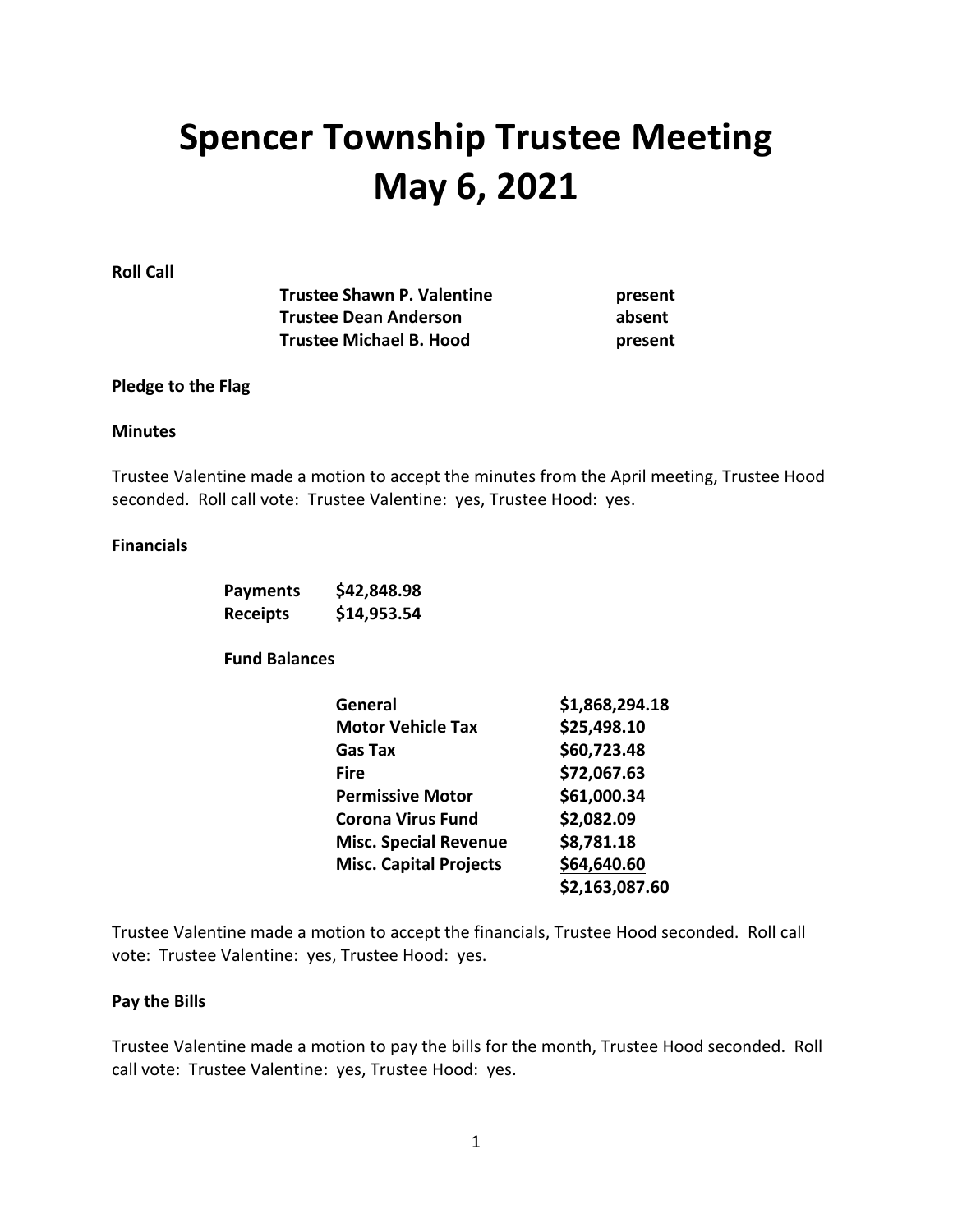# **Zoning**

Jacob Barnes gave the report. Permits were issued and there is follow up on zoning violations.

Mr. Barnes requested an executive session at to discuss the purchase of property. Trustee Valentine made the motion to go into executive session to discuss the purchase of property at 7:29pm, Trustee Hood seconded. Roll call vote: Trustee Valentine: yes, Trustee Hood: yes.

Trustee Valentine made a motion to come out of executive session, Trustee Hood seconded. Roll call vote: Trustee Valentine: yes, Trustee Hood: yes.

## **BZA**

No meeting

## **Road**

The Fiscal Officer read the Road report. It will be attached to the permanent minutes. Mowing occurred in the township; dumpster days was a success. They presented 3 requests:

- 1. Painting of the Fire station
- 2. Jet storm sewer lines and vacuum catch basins at West Winds and Oak Terrace Estates
- 3. Ditch digging on Schwamberger (Angola to Frankfort). The bid was \$14,150 from Klumm.

Trustee Valentine read the bid proposals for the painting work. The Trustees decided to run an ad with specifications of power washing and any repairs to existing masonry work.

Trustee Valentine suggested asking the County to see if they can help us with cleaning the sewer lines before we pay a Company.

The issue of the ditch cleaning was discussed. Trustee Valentine would like an agreement in writing with Harding because this could be expensive. Trustee Valentine explained this project should go out for public bid. Right now, he feels we are keeping the price down by peace mealing it out.

Blue Rock Hay Farm submitted a proposal to lease the Shaffer Road property to establish a hay farm. The proposal was a 3-year lease at \$1925/year (\$55/acre). This will be put in the paper.

## **Fire**

Chief Cousino emailed the report.

0 Fire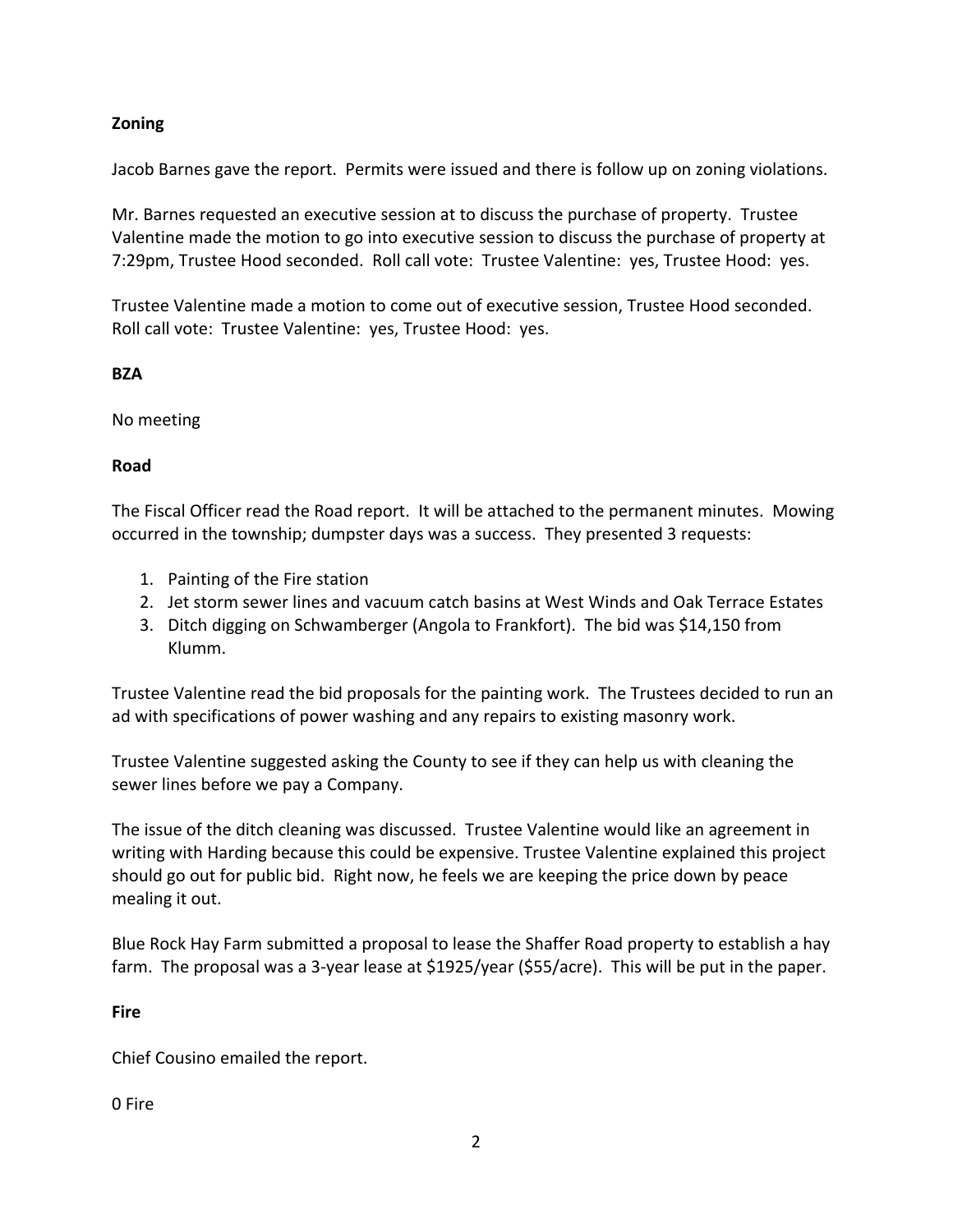27 EMS calls

**JEDZ**

LaTonya Boyd, JEDZ Chairperson, gave the JEDZ report.

She will follow up with Dan Lawrence to ensure previous meetings make the website. Vacancies of properties in West Winds are being advertised with a realtor. The budget for the year was roughly \$10,000 and it has not changed. Looking at a possible JEDD, it's in the investigative phase.

Trustee Valentine asked about the audio meetings held earlier. She explained they would be uploaded on the website. She explained there was no live capability for the public. She will ensure it's held with public access availability going forward. Trustee Valentine stated holding public meetings privately make decisions invalid that were decided at those said meetings.

Chairperson Boyd explain all voting and decisions would be revisited at a public meeting.

## **Correspondence**

The Township was notified by the Toledo Cremation Society that a Spencer Township resident died and was in need of the Indigent Burial Service Townships are required to provide per the Ohio Revised Code 59.15. Fiscal Officer McDonald was able to research and found the Township is eligible to apply for reimbursement for the cost via a program provided by the State of Ohio Board of Embalmers and Funeral Directors.

Trustee Valentine gave his opinion on the matter of indigent burial. He feels family and church should be responsible. Trustee Valentine made a motion to pay for the cremation of Kim Hankins, Trustee Hood seconded. Roll call vote: Trustee Valentine: yes, Trustee Hood: yes.

The Township received notification from the Ohio Department of Commerce that all liquor permits in Spencer Township will expire on July 1, 2021. If the Township objects to renewal, now is the time to request a hearing.

Invoices were sent to the Lucas County Engineer's Office for ditch clearing in the Township.

The Lucas County Township Association nominated township members and alternates for the Ohio Public Works Commission District 12 Integrating Committee for 2021-2024. Per the Ohio Revised Code, a majority of the trustees must confirm the nominations. A resolution was presented for the Spencer Township Board of Trustees to confirm. The resolution was read.

Joint Cooperative Agreements between Harding Township and Spencer Township and Lucas County and Spencer Township approved at last month's meeting were signed.